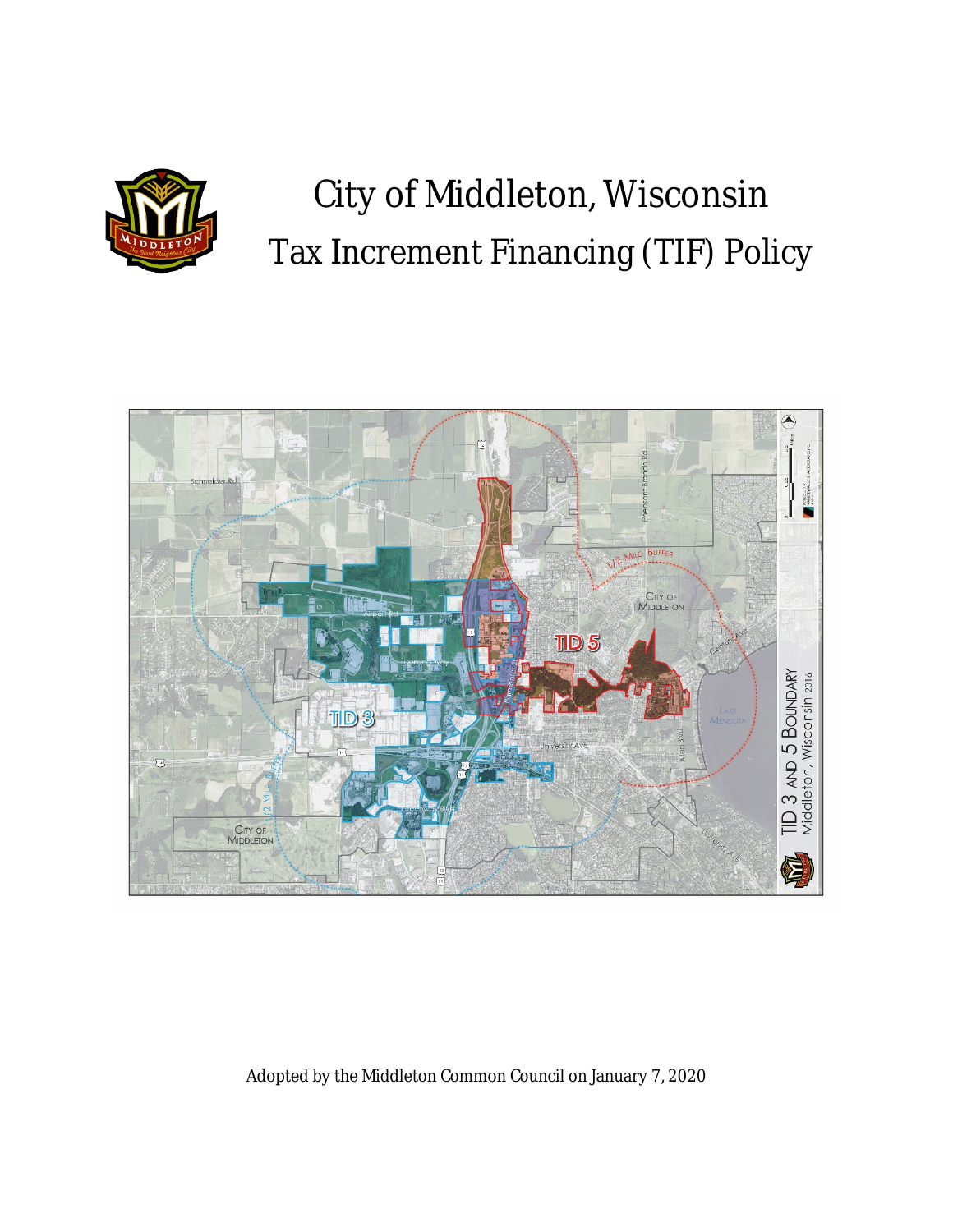### **Introduction**

The Common Council in its sole authority may approve or disapprove any TIF requests as it deems appropriate. Approval or disapproval of any TIF request does not establish precedent obligating the Common Council to approve or disapprove any future TIF requests.

TIF is a financing tool where cities can use the increased property tax revenue from new development or redevelopment in an area (called a TIF District or TID) in order to pay for public infrastructure projects or economic development projects in the TID. TIF works by temporarily capturing a portion of property tax revenues collected in the TID to pay for eligible project costs as described in the TID project plan. When project costs have been repaid through tax increments, the TID closes and the total value of properties in the TID are added to the tax base of the city, county, and school district. TIF is the main economic development tool available to Wisconsin cities.

Financial assistance from the City of Middleton TIF program for private development or redevelopment projects shall be evaluated according to Wisconsin law and this policy. Variations from this policy may be considered for projects that provide extraordinary benefits to the community in terms of tax base, job creation or retention, improvements to public infrastructure, or other advantages to the Middleton economy.

The City of Middleton shall evaluate all requests for TIF assistance using the "but for" standard and utilizing a financial gap analysis. Each project must demonstrate that "but for" TIF, the project would not be financially feasible. The financial gap analysis should demonstrate the minimal amount of TIF assistance needed as gap financing to make the project financially feasible.

### **Section 1: TIF Goals**

- 1. Growing the property tax base
- 2. Fostering the creation and retention of quality jobs for individuals of all backgrounds and abilities
- 3. Redeveloping blighted areas that are obsolete or detrimental to public health and wellbeing
- 4. Promoting infill development and redevelopment that can achieve highest and best use of land
- 5. Remediating contaminated brownfield sites
- 6. Incentivizing the development of a range of workforce housing options that can close the housing affordability gap
- 7. Mitigating climate change and adapting to our changing environment
- 8. Funding public improvements that enhance livability, improve the City's infrastructure, enhance the urban greenway, improve multi-modal transportation options and access to employment areas, enrich the aesthetics of key areas and corridors within the City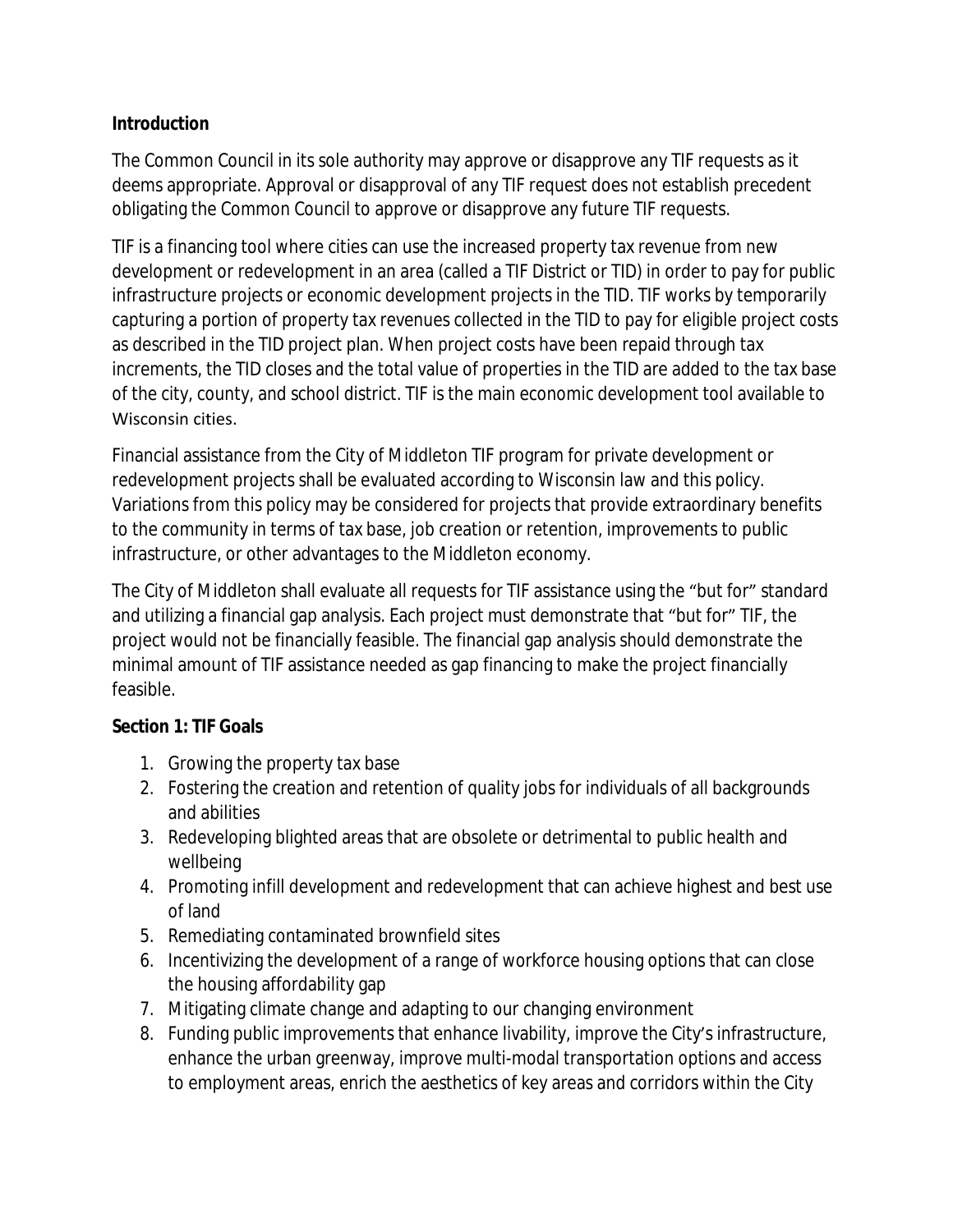through the use of streetscaping and art amenities, and boost the stormwater management capabilities

- 9. Leveling the playing field for sites that are challenging to develop due to extremely poor soil quality
- 10. Implementing adopted City plans and policies, particularly the City's Comprehensive Plan.
- 11. Ensuring that sufficient increment is available to fund public infrastructure projects as described in TID project plans.

## **Section 2: TIF Policy Guidelines**

- 1. All TIF considerations shall be consistent with the approved TIF Project Plan(s).
- 2. If Middleton provides TIF assistance to developers, it will do so primarily through developer-financed methods, to minimize the risk of public participation wherever possible. Middleton may consider up front TIF incentives on a case-by-case basis where gap financing is required.
- 3. Middleton will consider TIF requests only after determining that "but for" TIF, the project would not be financially viable.
- 4. Middleton will give preference to TIF assistance for projects that are occurring on sites that are already developed (redevelopment projects) over greenfield development projects which typically have lower costs.
- 5. Middleton aims to minimize the percentage of increment applied to a development project, especially within TID 5, where the remaining life of the TID is longer, and therefore offers more years to reimburse development projects.
- 6. Middleton will adhere to the principles of regional collaboration in economic development. Middleton will avoid disparaging or selling against other communities and will avoid recruiting and/or assisting to relocate businesses currently located in other communities in the region. Middleton may use TIF to retain and/or assist in expansion for employers currently in the region who have outgrown their current space.
- 7. For development projects that will include competitive funding resources allocated by any state or federal agency, Middleton may evaluate TIF assistance with the standards of the state or federal funding source and seek to design incentives that increase the chances of securing state or federal funding.
- 8. In special circumstances, Middleton may provide economic incentives for job creation or retention. If economic incentives are offered, there will be a job maintenance and lookback provision requirement.
- 9. Middleton will include lookback provisions on actual construction costs and TIF-eligible expenses for all TIF agreements.
- 10. Middleton may require heightened design standards for TIF projects.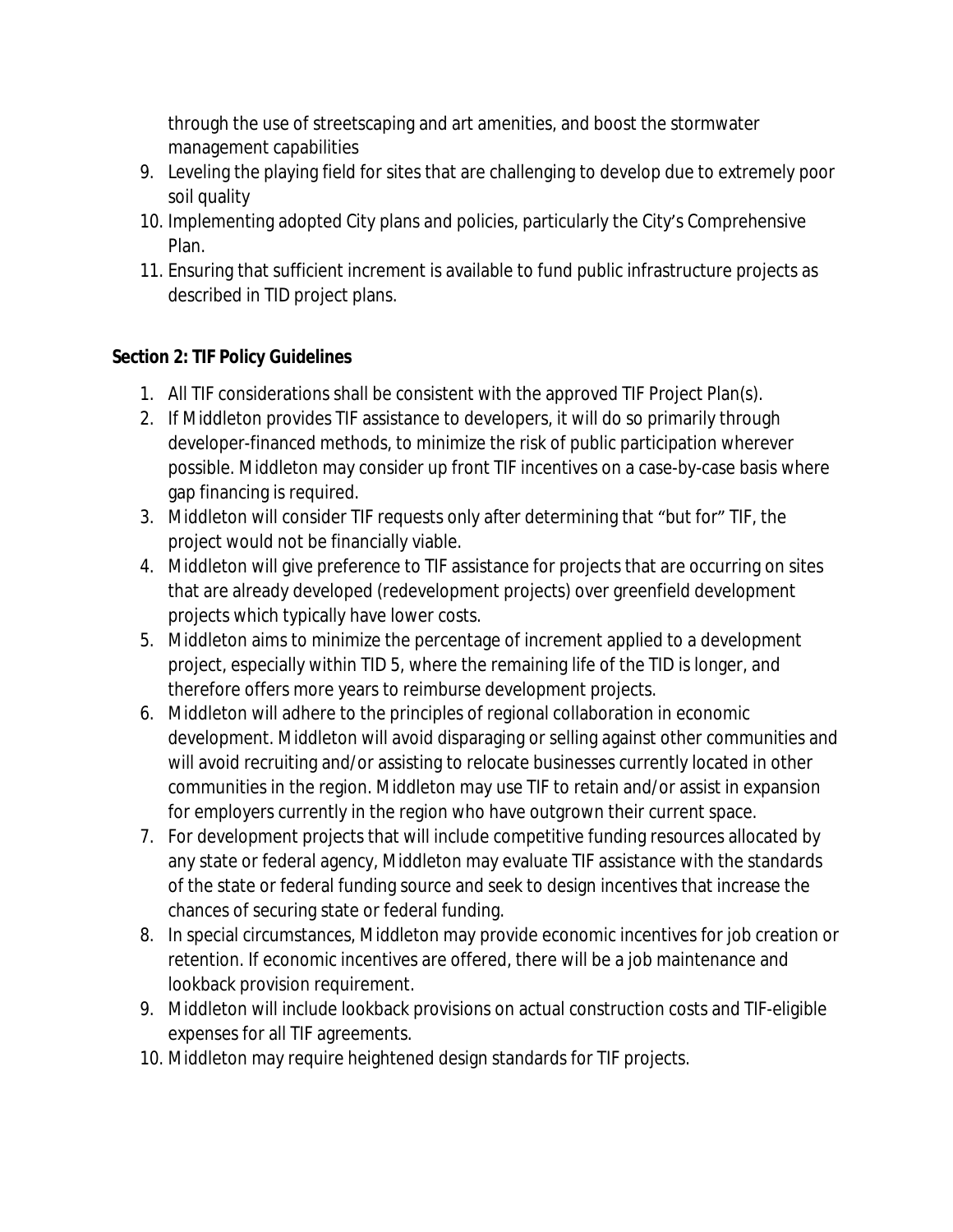## **Section 3: TIF Project Types & Costs**

The following project types may be TIF eligible if they meet the City's TIF Goals (Section 1):

- 1. Projects that are consistent with the approved TIF Projects Plans.
- 2. Redevelopment projects, including but not limited to office, research & development, medical uses, light manufacturing, housing, and mixed-use projects
- 3. Expansions and renovations that increase the valuation of the property
- 4. Blight elimination
- 5. Greenfield office, research & development, medical uses, light manufacturing, mixeduse, and affordable housing developments
- 6. Preservation and adaptive reuse of historic buildings

## The following project costs may be TIF eligible if they meet the City's TIF Goals (Section 1):

- 1. Public infrastructure necessary for the proposed project
- 2. Demolition of existing structures for redevelopment projects
- 3. Remediation of soils that are contaminated
- 4. Remediation of soils that are of poor quality for construction purposes
- 5. Structured parking that maximizes the density on a site
- 6. Extraordinary costs related to affordable housing development
- 7. Whole-building energy modeling (BEM) for new construction and building retrofits
- 8. Renewable energy, including solar photovoltaics, geothermal, and wind energy
- 9. Microgrid technology that can support renewable energy and energy reliability
- 10. Green roofs that include gardens that can capture and retain stormwater
- 11. Blue roofs that capture and store stormwater to mitigate runoff effects
- 12. Under-parking water retention systems that capture and store stormwater to mitigate runoff effects
- 13. Stormwater management best practices that are above the State mandate
- 14. Purple pipe reclaimed water piping systems
- 15. Site-specific public art projects

## The following project types are not TIF eligible:

- 1. Developments that occur outside the TIF district.
- 2. Market rate housing on greenfield sites are not typically TIF eligible. Market rate housing projects will be evaluated on a case-by-case basis and may be considered for assistance to the degree they demonstrate a financial gap and promote the City's TIF goals articulated in Section 1.
- 3. Retail-only buildings on greenfield sites (hospitality and leisure, retail stores, serviceoriented retailers like daycares, etc.).
- 4. Buildings that are already constructed.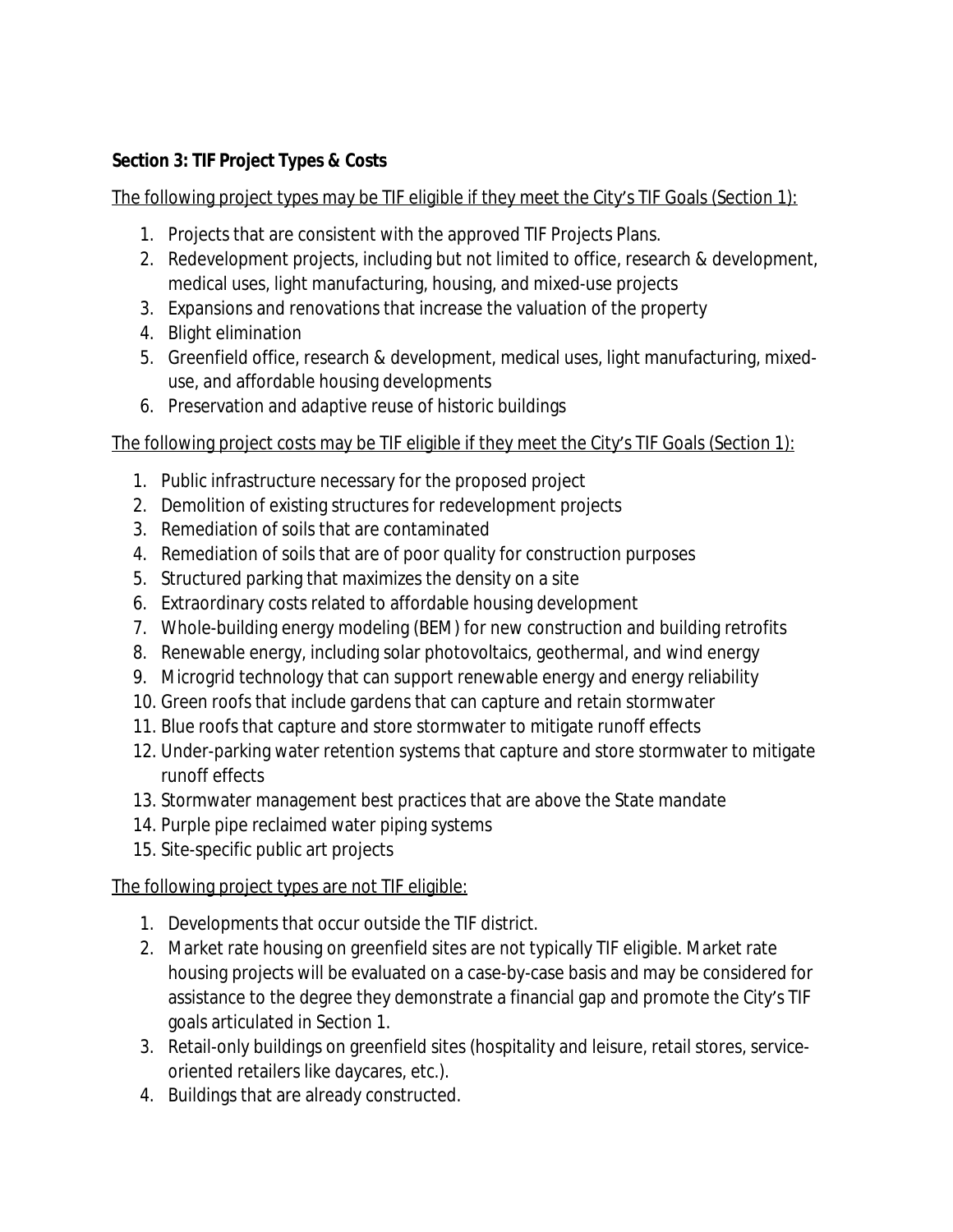5. Developments that are exempt from the payment of property taxes.

## The following project costs are not TIF eligible:

- 1. Land costs that exceed market land costs.
- 2. Ordinary or typical development costs that are normally provided in the market for the the type of land use that is being proposed or that are required to meet City or State requirements or codes. Examples could include (but are not limited to): 1) costs related to meeting building or plumbing code requirements; 2) costs related to meeting City or County stormwater management requirements; 3) costs related to soil remediation, land alteration, site preparation or grading that are not attributable to remediating poor quality or contaminated soils.
- 3. In housing developments, the first level of underground parking.
- 4. Energy efficiency improvements (including high-efficiency windows or shadings, energy efficient appliances, LED lighting, enhanced insulation, et cetera) within a building. These are expected in all TIF projects, but they are not TIF-eligible costs.
- 5. City fees (impact, park dedication, park improvement, stormwater management, etc.).
- 6. TIF may not pay for infrastructure that is normally paid for by special assessments or other city charges.
- 7. Other costs that are deemed to be normal development costs.

## **Section 4: Application and Approval Process**

- 1. Pre-Application Meeting: The developer shall meet with City staff to discuss the project in concept including the need for TIF financing, potential TIF-eligible costs, project timeline, and economic benefits.
- 2. Application and Review Fee: If the developer wishes to proceed with a request for TIF financing they shall submit a TIF request letter and completed application form along with a TIF Review Fee of \$1,000 which will be used to cover the cost for staff TIF and City consultants in reviewing the TIF request. The TIF Review Fee is non-refundable. Upon request, the City may provide applicants with the appropriate discount rate, interest rate, inflation or property value growth rate, future mill rate, and cap rate it determines to be appropriate for analysis. As part of the application the developer shall submit a proforma for the project showing the total sources and uses of funds, anticipated project valuation, and projected rate of return.
- 3. Staff Review and Recommendation: The City's TIF team will review the request with assistance from the City's consultants (TIF Planner, TIF Engineer, Financial Advisor, and City Attorney) and from the City Assessor as needed. Depending on the complexity of the project the developer may be invited in for additional meetings with the City's TIF Project Management Team (PMT) or TIF staff.
- 4. Term Sheet: Staff will prepare a term sheet outlining the key terms of a recommended TIF agreement including the type and amount of TIF assistance, TIF-eligible costs, percentage of TIF increment to be applied to the project, the projected rate of return for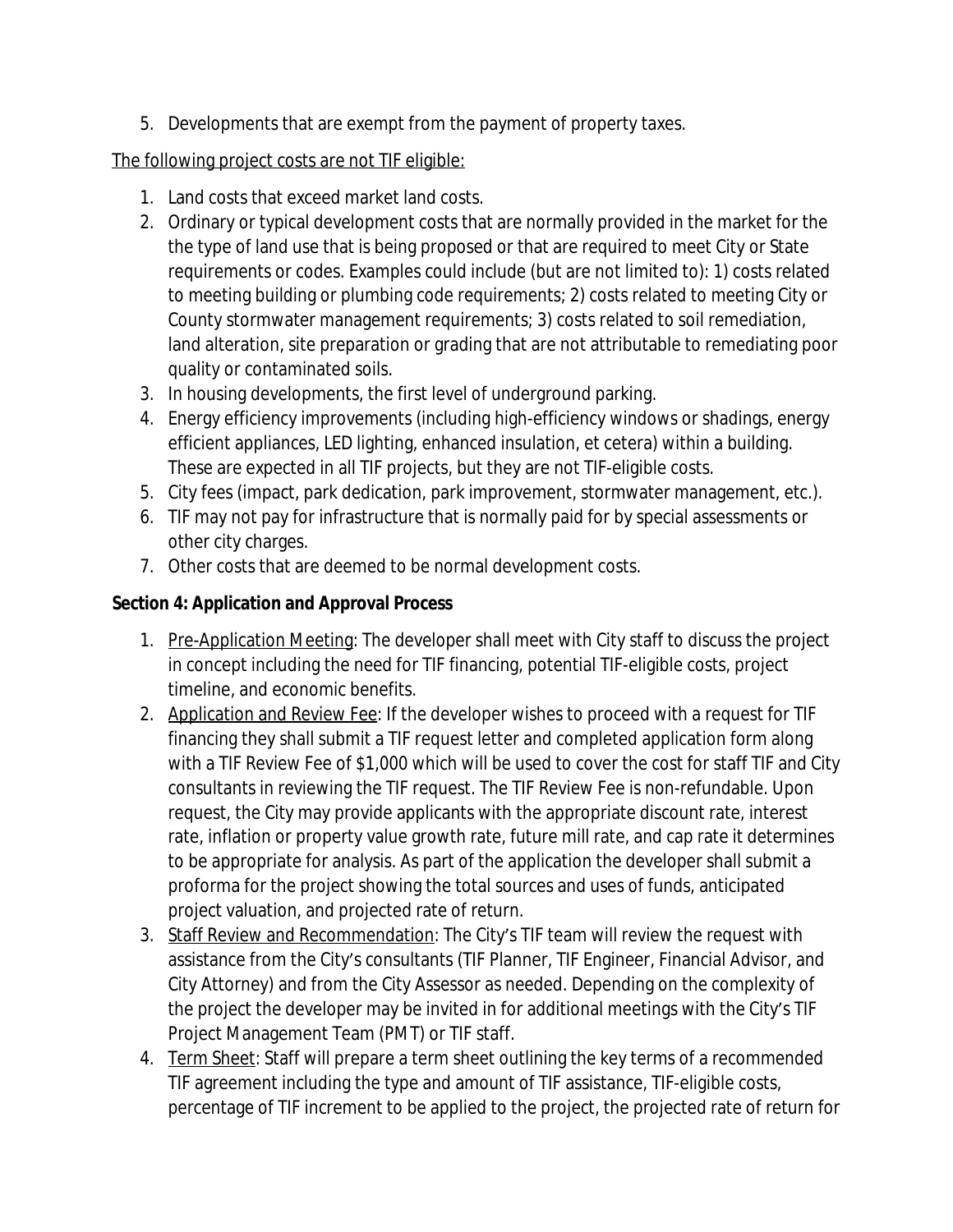the project with and without TIF assistance, and other key terms of a TIF agreement. The term sheet will be provided to the developer and the Finance Committee and City Council.

- 5. Plan Commission: If the project is not a permitted land use (requires a rezoning or a conditional use permit), then the Plan Commission should review the project for concept approval (at a minimum) prior to concept review of the TIF request by the Finance Committee and City Council. Normally, the Plan Commission will not review TIF requests.
- 6. Finance Committee Conceptual Review: The Finance Committee will meet to review the TIF request and term sheet. The Committee may meet with the developer in open session to ask questions regarding the request. The Finance Committee will then have the opportunity to meet in closed session without the developer to discuss negotiations of the terms of the TIF agreement. The Finance Committee will make a recommendation to the City Council on the terms of a TIF agreement. The City Council will consider the Finance Committee's recommendation at the next regularly scheduled meeting, but will not consider the recommendation on the same date that it is made. This will allow City Council members time to ask questions of staff and perform their own review prior to taking action on the recommendation.
- 7. Common Council Conceptual Review: The City Council will review the term sheet and Finance Committee recommendation and take action on the conceptual approval of the terms of the TIF agreement.
- 8. Drafting of TIF Agreement: Following conceptual approval by the City Council, staff will work with the City Attorney to draft the formal TIF agreement based on the term sheet and the direction of the City Council.
- 9. TIF Agreement Approval: The Finance Committee will review the TIF agreement and make a recommendation to the City Council who shall take action to approve or reject the agreement.
- 10. Lookback and Review of TIF-Eligible Costs: Following completion of the project, the developer shall submit the final action sources and uses (costs) for the project. If there is an increase in sources of funds or a reduction in costs, the amount of the TIF incentive may be reduced by a prorated share based to 50% of the savings or additional funds. In addition, the developer shall provide documentation of the actual amount of TIF-eligible costs. The amount of the TIF incentive shall be limited to the actual amount of TIFeligible costs.
- 11. Issuance of TIF Bond and Payment of TIF Incentives: For developer-financed TIF incentives. staff will work with the City Attorney to prepare a TIF bond based on the amount of documented TIF-eligible costs and detailing the timing and amount of TIF payments. The TIF bond will go to the Finance Committee and City Council for approval.

### Project Requirements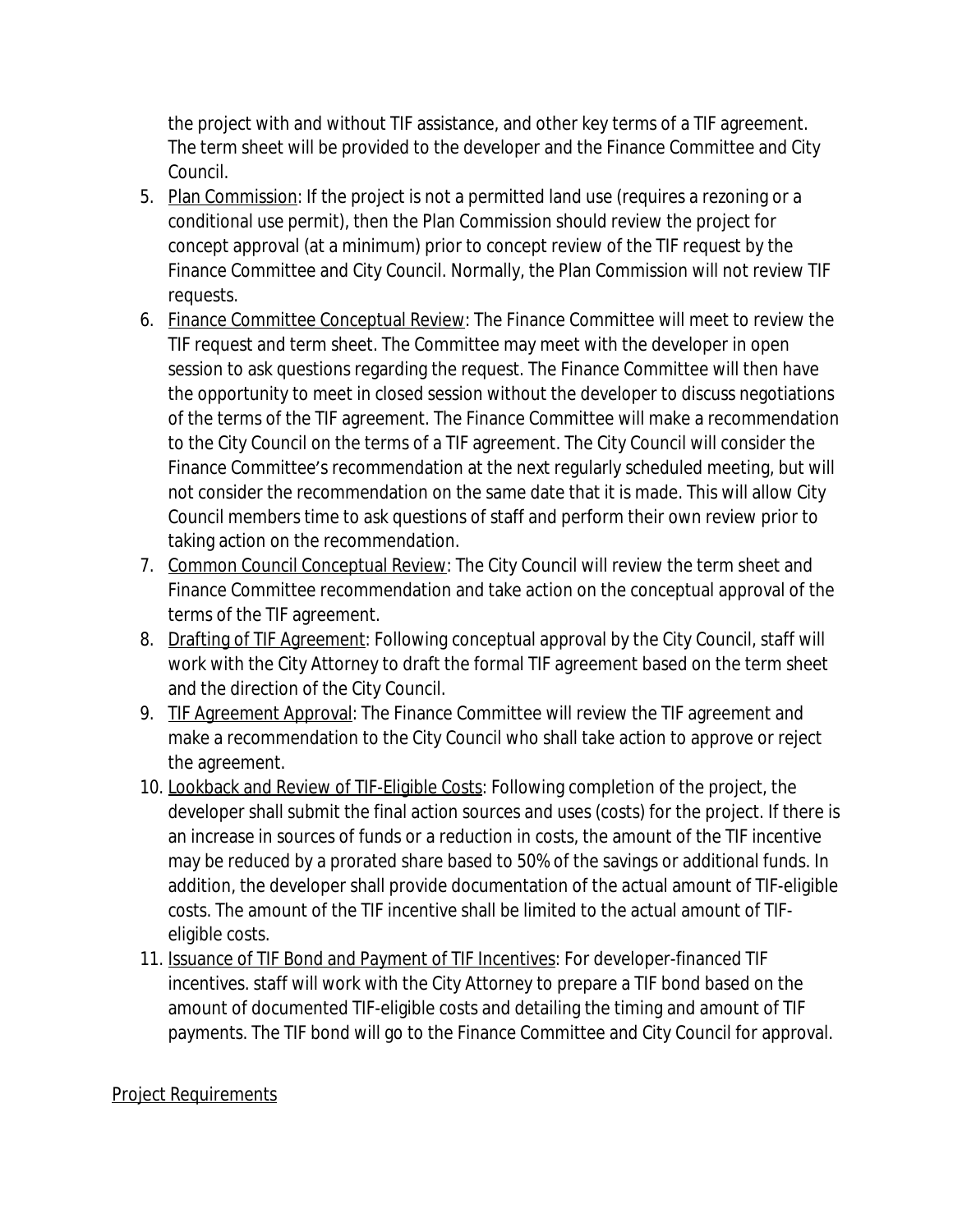All developers requesting TIF assistance must demonstrate that:

- 1. The project is not financially feasible without the use of the requested TIF funding.
- 2. The TIF request complies with Wisconsin statutes and the TIF District Project Plan.

## Project Evaluation Criteria

The following criteria will be used in evaluating requests for TIF assistance. Other factors may be considered as well on a project by project basis.

- Does the project conform to existing plans and zoning?
- How does the project increase and improve the City's tax base?
- What portion of the tax increment is applied to the project compared to total TIF district?
- What is the economic impact of the project including job creation and retention?
- Does the project support the City's affordable housing and sustainability goals?
- What impact would the project have on current City businesses?
- What are the qualifications of the developer and the development team?
- What level of private equity and financing is included in the project budget?
- Does the project rely on reasonable assumptions of real property value increases?
- Would the proposed project assist in achieving other policy goals established by the City Council?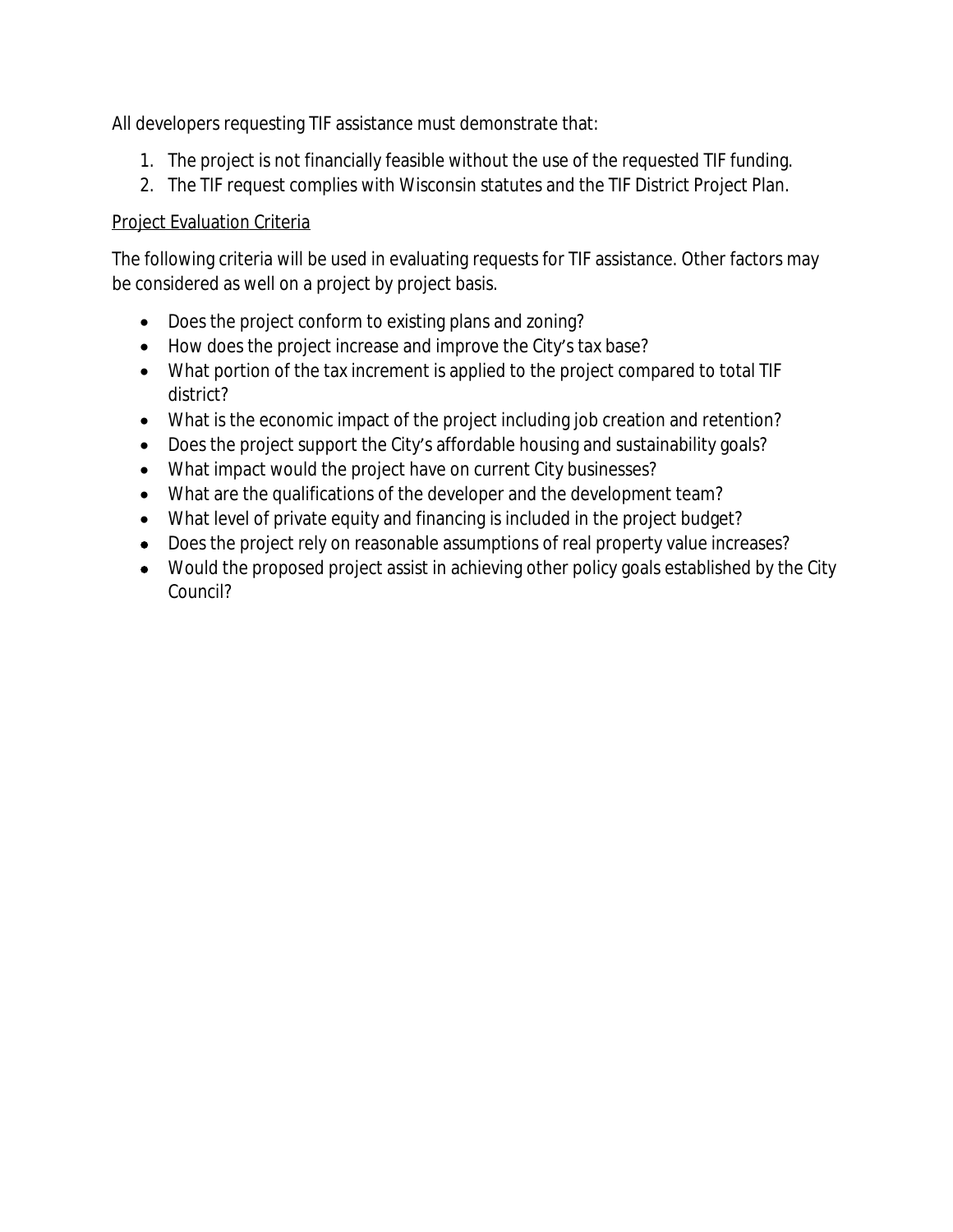

## City of Middleton, Wisconsin Tax Increment Financing (TIF) Request Application Form

Please complete and submit the following information to the Department of Planning and Community Development for a more detailed review of the feasibility of your request for Tax Increment Financing (TIF) assistance.

### **Applicant Information**

### **Property Information**

Address of the Proposed Project: \_\_\_\_\_\_\_\_\_\_\_\_\_\_\_\_\_\_\_\_\_\_\_\_\_\_\_\_\_\_\_\_\_\_\_\_\_\_\_\_\_\_\_\_\_\_\_\_\_\_\_\_\_\_\_\_\_\_ Parcel Number(s): \_\_\_\_\_\_\_\_\_\_\_\_\_\_\_\_\_\_\_\_\_\_\_\_\_\_\_\_\_\_\_\_\_\_\_\_\_\_\_\_\_\_\_\_\_\_\_\_\_\_\_\_\_\_\_\_\_\_\_\_\_\_\_\_\_\_\_\_\_\_ Currently, does the applicant own or lease the property? (Check one)

\_\_\_Own \_\_\_Lease \_\_\_Neither

At project completion, will the applicant own, lease, or convert the property to condo ownership?

(Check one) \_\_\_Own \_\_\_Lease \_\_\_Convert to Condo Ownership

At project completion, who will occupy (operate business on) the site? (Check one)

Owner Renter Both

If the applicant is the current or prospective tenant of the property, attach a description of the premises to be leased (legal description, floor plan, etc).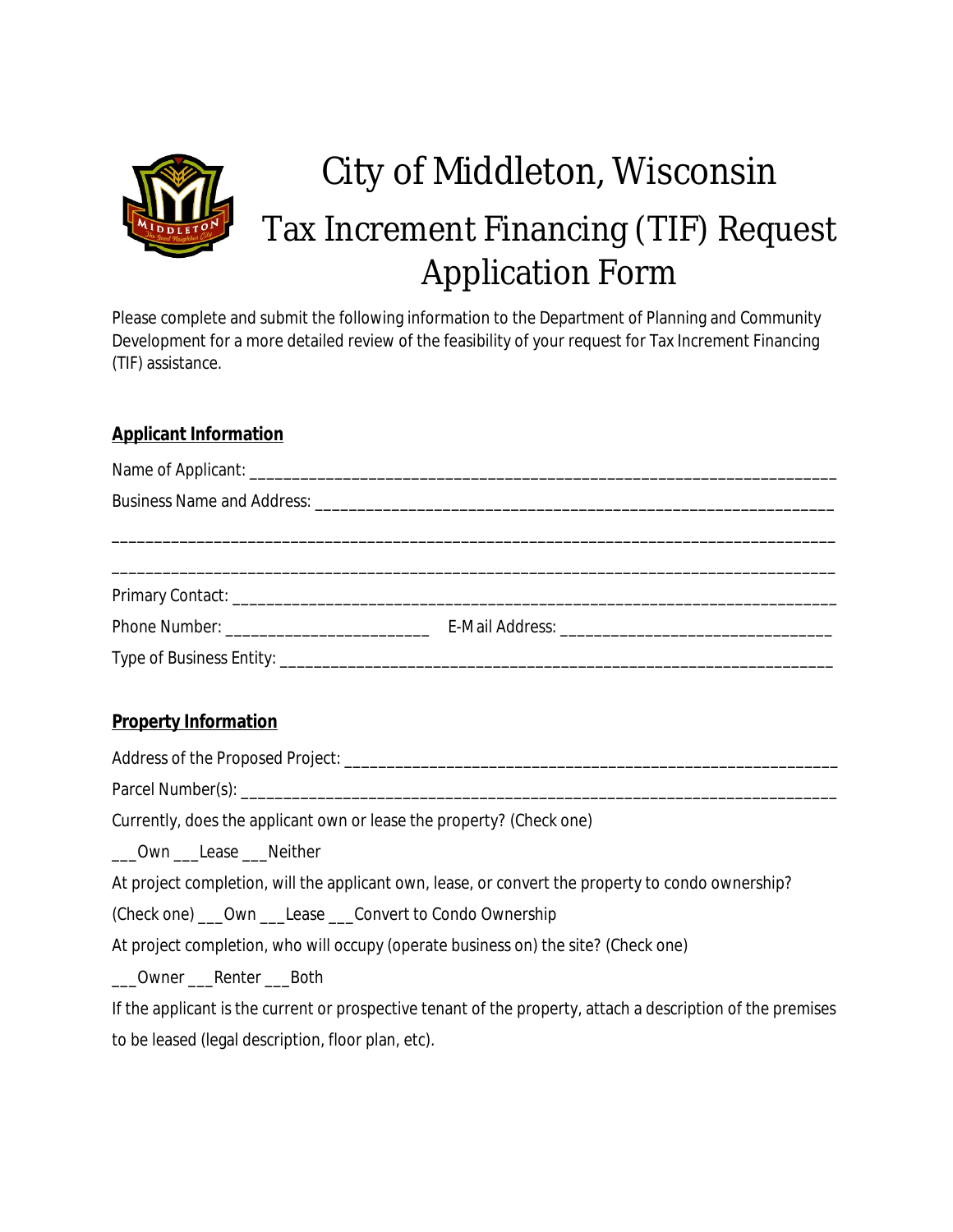### **Evidence of Site Control**

A. If the Applicant owns the project site, attach a copy of the applicant's deed. Also indicate: Mortgage Holder(s): \_\_\_\_\_\_\_\_\_\_\_\_\_\_\_\_\_\_\_\_\_\_\_\_\_\_\_\_\_\_\_\_\_\_\_\_\_\_\_\_\_\_\_\_\_\_\_\_\_\_\_\_\_\_\_\_\_\_\_\_\_

Total annual mortgage payment (principal & interest): \$\_\_\_\_\_\_\_\_\_\_\_\_\_\_\_\_\_\_\_\_\_\_\_\_\_\_ Total outstanding balance of existing mortgage(s): \$\_\_\_\_\_\_\_\_\_\_\_\_\_\_\_\_\_\_\_\_\_\_\_\_\_\_\_\_\_

Name, address, and phone numbers of other persons or entities having an ownership interest in the property to be redeveloped, if applicable:

B. If the Applicant has a contract or option to purchase the project site, attach a copy of the purchase or option contract. Also indicate:

\_\_\_\_\_\_\_\_\_\_\_\_\_\_\_\_\_\_\_\_\_\_\_\_\_\_\_\_\_\_\_\_\_\_\_\_\_\_\_\_\_\_\_\_\_\_\_\_\_\_\_\_\_\_\_\_\_\_\_\_\_\_\_\_\_\_

\_\_\_\_\_\_\_\_\_\_\_\_\_\_\_\_\_\_\_\_\_\_\_\_\_\_\_\_\_\_\_\_\_\_\_\_\_\_\_\_\_\_\_\_\_\_\_\_\_\_\_\_\_\_\_\_\_\_\_\_\_\_\_\_\_\_

\_\_\_\_\_\_\_\_\_\_\_\_\_\_\_\_\_\_\_\_\_\_\_\_\_\_\_\_\_\_\_\_\_\_\_\_\_\_\_\_\_\_\_\_\_\_\_\_\_\_\_\_\_\_\_\_\_\_\_\_\_\_\_\_\_\_

\_\_\_\_\_\_\_\_\_\_\_\_\_\_\_\_\_\_\_\_\_\_\_\_\_\_\_\_\_\_\_\_\_\_\_\_\_\_\_\_\_\_\_\_\_\_\_\_\_\_\_\_\_\_\_\_\_\_\_\_\_\_\_\_\_\_



C. If the Applicant currently leases or will lease the project site, attach a copy of the lease or lease option contract. Also indicate:

Legal name of Owner as noted on the deed(s): \_\_\_\_\_\_\_\_\_\_\_\_\_\_\_\_\_\_\_\_\_\_\_\_\_\_\_\_\_\_\_\_\_\_\_

Name of person who signed lease for Tenant (lessee):\_\_\_\_\_\_\_\_\_\_\_\_\_\_\_\_\_\_\_\_\_\_\_\_\_\_\_\_\_\_\_\_\_\_\_

Landlord/Owner's name and address: **with a strategies of the strategies** of the strategies of the strategies of the strategies of the strategies of the strategies of the strategies of the strategies of the strategies of th

Owner Affidavit. If the applicant currently leases or plans to lease the property, have the owner (and all entities having ownership interest in the property) sign an Owner's Consent Letter.

\_\_\_\_\_\_\_\_\_\_\_\_\_\_\_\_\_\_\_\_\_\_\_\_\_\_\_\_\_\_\_\_\_\_\_\_\_\_\_\_\_\_\_\_\_\_\_\_\_\_\_\_\_\_\_\_\_\_\_\_\_\_\_\_\_\_\_\_\_\_\_\_\_\_\_\_\_\_

\_\_\_\_\_\_\_\_\_\_\_\_\_\_\_\_\_\_\_\_\_\_\_\_\_\_\_\_\_\_\_\_\_\_\_\_\_\_\_\_\_\_\_\_\_\_\_\_\_\_\_\_\_\_\_\_\_\_\_\_\_\_\_\_\_\_\_\_\_\_\_\_\_\_\_\_\_\_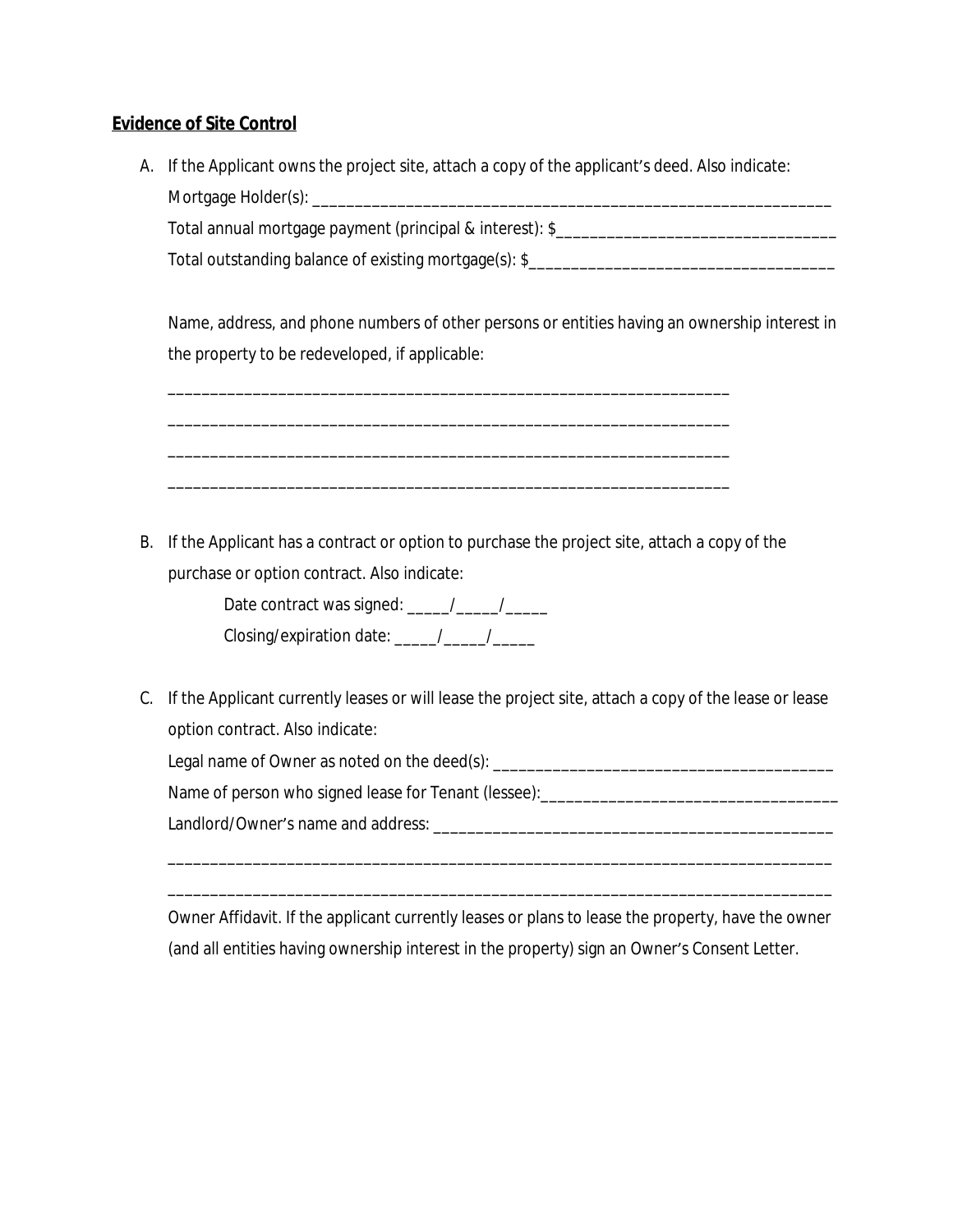## **Project Description**

|                                   |                                                                                                                                | Is the proposed project consistent with the existing zoning of the property? $\Box$ Yes<br>If no, what zoning change will be requested?                                                                                                                                                                                                                                                                                                                                                                                                       |                           |            | $\square$ No      |
|-----------------------------------|--------------------------------------------------------------------------------------------------------------------------------|-----------------------------------------------------------------------------------------------------------------------------------------------------------------------------------------------------------------------------------------------------------------------------------------------------------------------------------------------------------------------------------------------------------------------------------------------------------------------------------------------------------------------------------------------|---------------------------|------------|-------------------|
|                                   | Land Area (in square feet) of project site:<br>Current: ________________ square feet<br>Proposed: ________________ square feet |                                                                                                                                                                                                                                                                                                                                                                                                                                                                                                                                               |                           |            |                   |
| Current:                          | Gross<br>Proposed:                                                                                                             | Building Area (in square feet) of project building:<br>$\begin{array}{cccccccccc} \multicolumn{2}{c}{} & \multicolumn{2}{c}{} & \multicolumn{2}{c}{} & \multicolumn{2}{c}{} & \multicolumn{2}{c}{} & \multicolumn{2}{c}{} & \multicolumn{2}{c}{} & \multicolumn{2}{c}{} & \multicolumn{2}{c}{} & \multicolumn{2}{c}{} & \multicolumn{2}{c}{} & \multicolumn{2}{c}{} & \multicolumn{2}{c}{} & \multicolumn{2}{c}{} & \multicolumn{2}{c}{} & \multicolumn{2}{c}{} & \multicolumn{2}{c}{} & \multicolumn{2}{c}{} & \multicolumn{2}{c}{} & \mult$ | Net Leasable              |            |                   |
|                                   | Number of Stories: _________                                                                                                   |                                                                                                                                                                                                                                                                                                                                                                                                                                                                                                                                               | Number of Units: ________ |            |                   |
| <b>Residential Unit Breakdown</b> |                                                                                                                                |                                                                                                                                                                                                                                                                                                                                                                                                                                                                                                                                               |                           |            |                   |
| <b>Unit Type</b>                  | # of Units                                                                                                                     | # of Bedrooms                                                                                                                                                                                                                                                                                                                                                                                                                                                                                                                                 | Avg. Sq. Ft.              | Avg. Rent* | Avg. Sale Price** |
| Α                                 |                                                                                                                                |                                                                                                                                                                                                                                                                                                                                                                                                                                                                                                                                               |                           |            |                   |
| B                                 |                                                                                                                                |                                                                                                                                                                                                                                                                                                                                                                                                                                                                                                                                               |                           |            |                   |
| $\mathcal{C}$                     |                                                                                                                                |                                                                                                                                                                                                                                                                                                                                                                                                                                                                                                                                               |                           |            |                   |
| D                                 |                                                                                                                                |                                                                                                                                                                                                                                                                                                                                                                                                                                                                                                                                               |                           |            |                   |
| E                                 |                                                                                                                                |                                                                                                                                                                                                                                                                                                                                                                                                                                                                                                                                               |                           |            |                   |
| F                                 |                                                                                                                                |                                                                                                                                                                                                                                                                                                                                                                                                                                                                                                                                               |                           |            |                   |
|                                   | * Additional costs:                                                                                                            | * Utilities included in apartment rent (check all that apply):                                                                                                                                                                                                                                                                                                                                                                                                                                                                                |                           |            |                   |
|                                   | ** If condo project.                                                                                                           |                                                                                                                                                                                                                                                                                                                                                                                                                                                                                                                                               |                           |            |                   |

Job Creation and Retention Information

List the current and projected number of part-time and full-time jobs in the City of Middleton before and after project completion.

|           | <b>Current Jobs</b> | <b>Projected Jobs</b> | Average Wages /<br><b>Salary</b> | <b>Average Total</b><br>Compensation |
|-----------|---------------------|-----------------------|----------------------------------|--------------------------------------|
| Full-Time |                     |                       |                                  |                                      |
| Part-Time |                     |                       |                                  |                                      |
| Total     |                     |                       |                                  |                                      |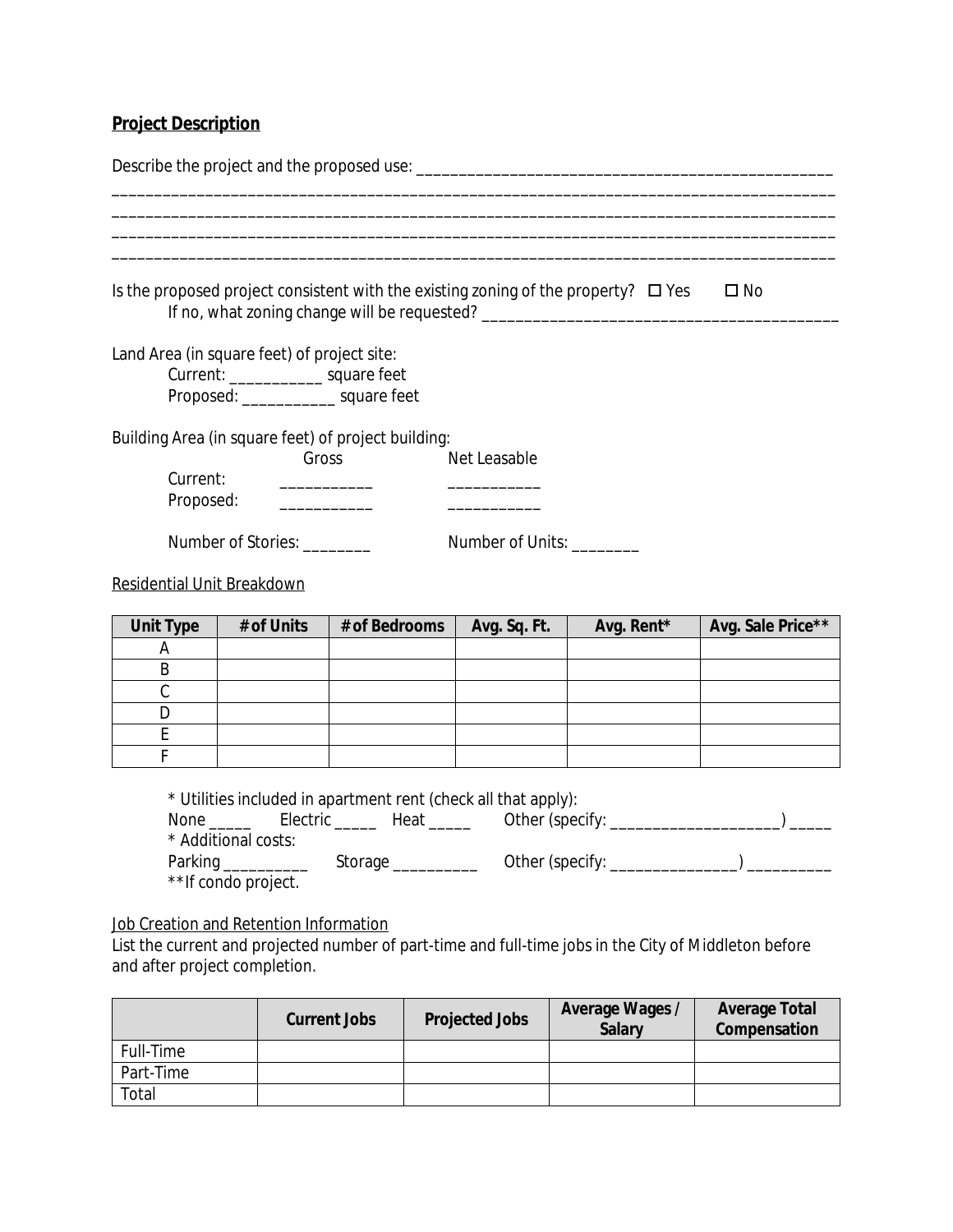### **Project Budget**

Type of assistance being requested:<br>  $\square$  Developer-Financed TIF Incentive  $\Box$  City-Financed (Upfront) TIF Incentive □ Waiver of Impact Fees (For affordable housing projects)

Other (Describe: \_\_\_\_\_\_\_\_\_\_\_\_\_\_\_\_\_\_\_\_\_\_\_\_\_\_\_\_\_\_\_\_\_\_\_\_\_\_\_\_\_\_\_\_\_\_\_\_)

Indicate the total amount of TIF assistance requested: \$\_\_\_\_\_\_\_\_\_\_\_\_\_\_\_\_\_\_\_\_\_\_\_\_

Anticipated assessed value of the project at completion: \$ \_\_\_\_\_\_\_\_\_\_\_\_\_\_\_\_\_\_\_\_\_

#### Project Budget Sources and Uses of Funds

| <b>SOURCE OF FUNDS</b> | <b>AMOUNT</b> |
|------------------------|---------------|
| Private Financing      |               |
| Secondary Financing    |               |
| Developer Equity       |               |
| <b>Investor Equity</b> |               |
| Grants                 |               |
| <b>TIF Assistance</b>  |               |
| Other:                 |               |
| Other:                 |               |
| Other:                 |               |
| <b>TOTAL SOURCES</b>   |               |

| <b>USES OF FUNDS</b>                  | <b>AMOUNT</b> |
|---------------------------------------|---------------|
| <b>Property Acquisition</b>           |               |
| Demolition                            |               |
| Environmental                         |               |
| Public Infrastructure                 |               |
| <b>Hard Construction Cost</b>         |               |
| Architect & Engineering Fees          |               |
| <b>Other Soft Costs &amp; Permits</b> |               |
| <b>Financing Costs</b>                |               |
| Development Fee                       |               |
| Contingency                           |               |
| Other:                                |               |
| Other:                                |               |
| Other:                                |               |
| <b>TOTAL COSTS</b>                    |               |

**Please attach a detailed project proforma showing projected revenues, expenditures, net operating income, and anticipated after-TIF rate of return.**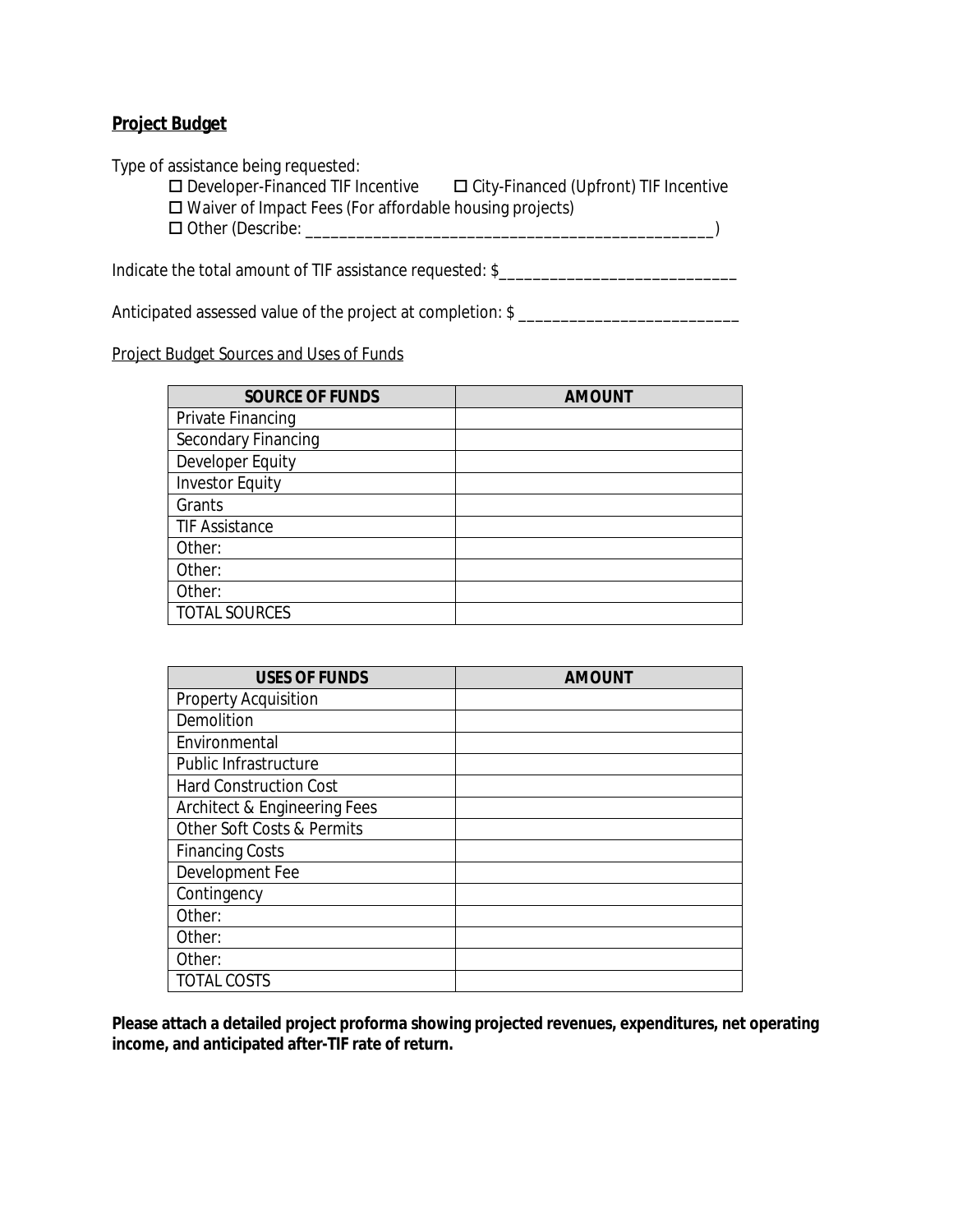## **TIF-Eligible Costs**

Only extraordinary costs beyond those of a typical development will be considered as potential TIFeligible costs. For each item where TIF funding is requested list the total estimated cost of the item, the normal development cost, and the portion of the cost that is being requested for TIF funding.

| Item         | <b>Total Cost Estimate</b> | <b>Normal</b><br><b>Development Cost</b> | Requested<br>TIF-Eligible Cost |
|--------------|----------------------------|------------------------------------------|--------------------------------|
|              |                            |                                          |                                |
|              |                            |                                          |                                |
|              |                            |                                          |                                |
|              |                            |                                          |                                |
|              |                            |                                          |                                |
|              |                            |                                          |                                |
|              |                            |                                          |                                |
|              |                            |                                          |                                |
|              |                            |                                          |                                |
|              |                            |                                          |                                |
|              |                            |                                          |                                |
|              |                            |                                          |                                |
|              |                            |                                          |                                |
| <b>TOTAL</b> |                            |                                          |                                |